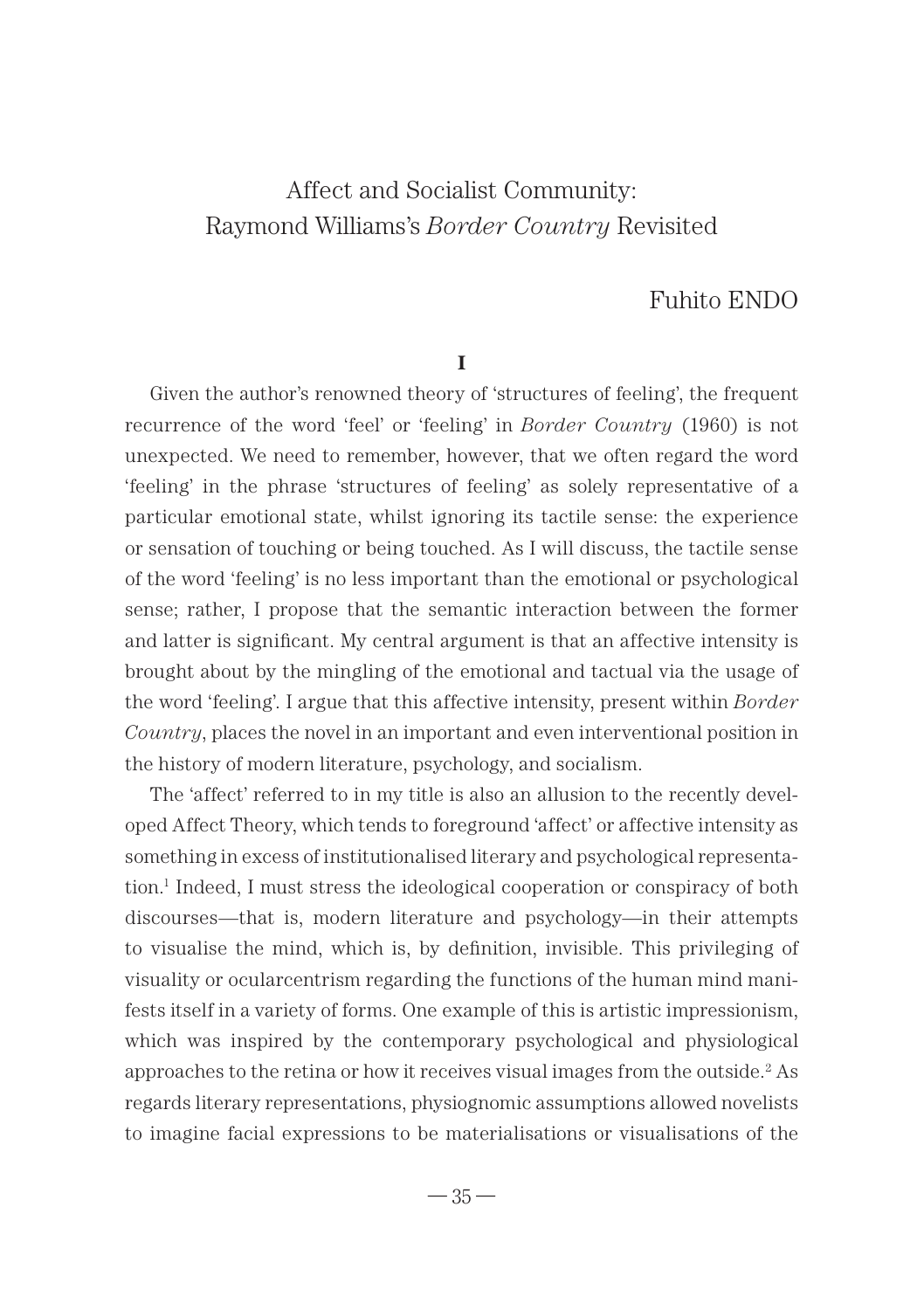mind, something which is, in fact, inner and invisible.<sup>3</sup>

Considering this discursive preoccupation with visuality in modern psychologised literature, it becomes evident that the 'affective' and tactual dimension of *Border Country* is a noteworthy deviation from the typically ocularcentric realist language of modern literature. It is worth recalling here that tactual sense has often been marginalised, considered primitive and unsophisticated in comparison with the visual in the context of modern ocularcentrism.4 Thus, by extension, such tactual affectivity in *Border Country* is also suggestive of the novel's political potential as a socialist text. The affective intensity of this text can be read as a critique of the languages of institutionalised socialism as well as literature. On this basis, I also consider the novel's potential in the context of pre-modern and modern Japanese politics.

# **II**

*Border Country* presents a clear critique of modern literature's institutionalised use of physiognomic representations of facial expressions, especially those of the eyes, in order to indicate characters' feelings or thoughts. The opacity of Harry's eyes is repeatedly foregrounded in the book. Almost every time his feelings or emotions draw our attention, his eyes are depicted as 'dark', 'closed', or 'withdrawn', thus frustrating our physiognomic expectations:

But the dominant impression was the curious stillness of the features, and the distance and withdrawal in the very deep blue eyes. (28)

Harry hesitated, his deep blue eyes withdrawn. (64)

… with the distantly brooding deep blue eyes. (68)

Harry nodded. His eyes were clouded again, as he looked back down over the valley…. (77)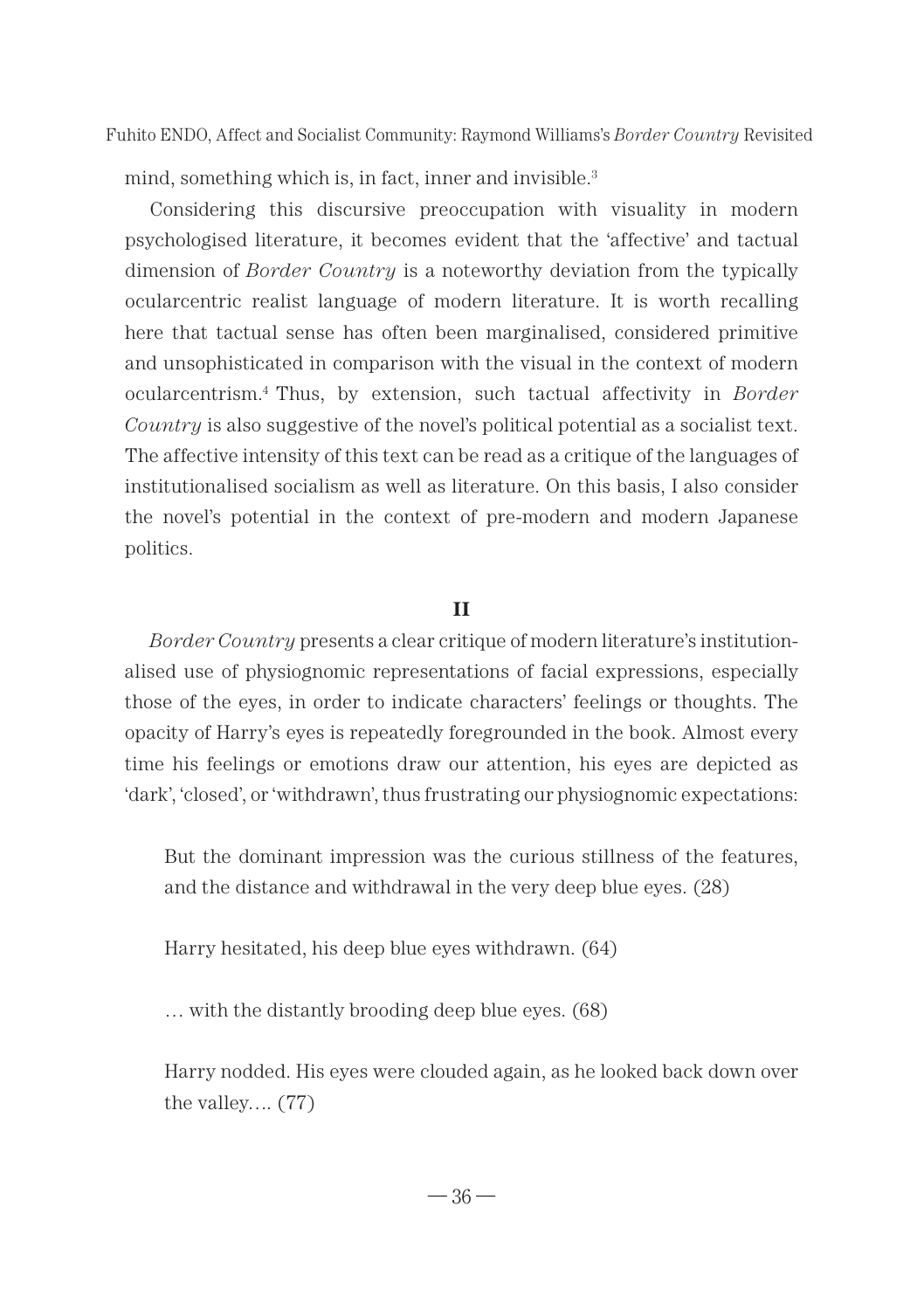Harry smiled, but his eyes were clouded and distant, and his whole body was attentive. (114)

Harry's eyes were very dark and withdrawn. (227)

The connection between these obscured eyes and affectivity in *Border Country* is equally crucial. The novel frequently represents feelings as fundamentally unrepresentable in words:

…an extraordinary tension between what was felt and what could be said. Whenever the eyes were dark, like this, the old, losing struggle was being waged. (228)

'I can feel,' Harry insisted. 'It isn't what's said.' (95)

Of particular significance at this juncture is the repeated mention given to Harry's fingers and hands; they are presented in sharp contrast with the opacity or physiognomic reticence of his eyes. His fingers and hands serve as his privileged tactual and affectual sensors. Harry is thus represented as a person who touches or is touched rather than a person who sees or is seen:

The hand was pale, delicate, beautifully formed. (19)

Harry smiled and touched her nose with his slender finger. (48)

Harry sipped at once, his slender fingers curved tightly round the glass. (55)

The sensory and affective landscape of *Border Country* is also characterised by an auditory or acoustic element, most often represented as 'voice'. The auditive impression of a choir in this novel can be considered 'affective' in communicating a bodily sensation of collectiveness or togetherness. This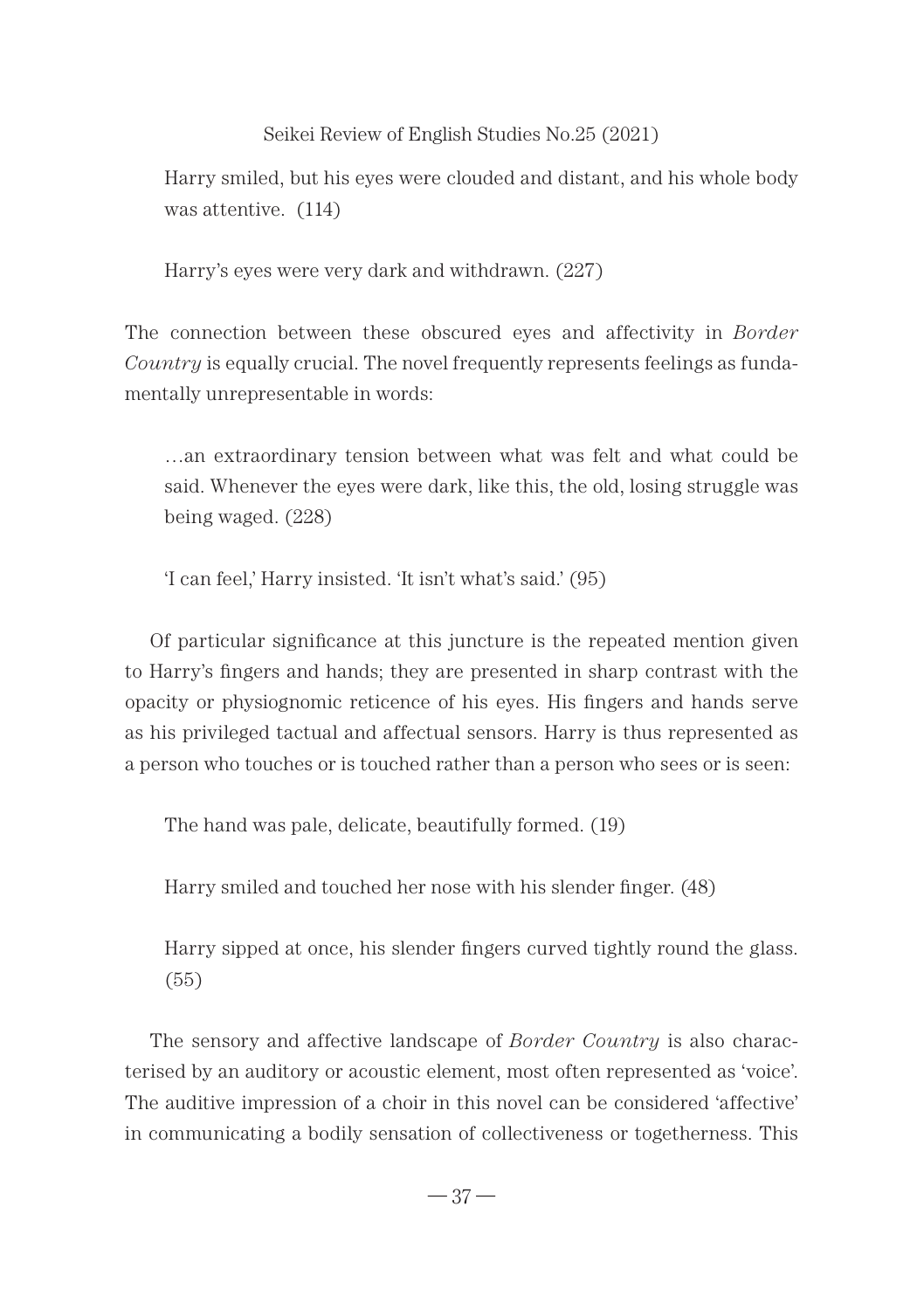kind of strong and intimate intersubjectivity is a common affective trope, according to the recent affect theory<sup>5</sup>:

It was time now for the choirs, and Will knew, looking up, that it was no use at all even trying to stay separate. Each choir moved into position, into dark settled rows, and the set faces turned to the conductor, eyes widened and lips poised; men and women surrendered, asking for movement and control. The drop of the raised hand, and then not the explosion of sound that you half expected, but a low, distant sound, a sound like the sea yet insistently human; a long, deep, *caressing whisper*, pointed suddenly and sharply broken off, then repeated at a different level, still both harsh and liquid; broken off again, cleanly; then irresistibly the entry and rising of an extraordinary power, and everyone singing; the faces straining and the voices rising around them, holding, moving, in the hushed silence that held all the potency of these sounds, until you listening were the singing and *the border had been crossed*. When all the choirs had sung, everyone stood and sang the anthem. *It was now no longer simply hearing, but a direct effect on the body: on the skin, on the hair, on the hands*. (258-9; emphases added)

The emphasised phrase 'caressing whisper' is evocative of the affective comingling of the auditory and tactile senses. This is again evoked in the last sentence of this excerpt: 'It was now no longer simply hearing, but a direct effect on the body: on the skin, on the hair, on the hands'. Here, again, the hands play a crucial role in creating the novel's affective strength.

# **III**

This kind of sensory intersubjectivity may be termed an 'affective' community within 'the border country', which—reminiscent of the author's theoretical terminology—leads us to pay attention to the dialectical interaction between 'the residual' and 'the dominant' in this affectivity. The word 'distance' is crucial here, implying a sort of 'absent cause' in this community. This 'distance' is, for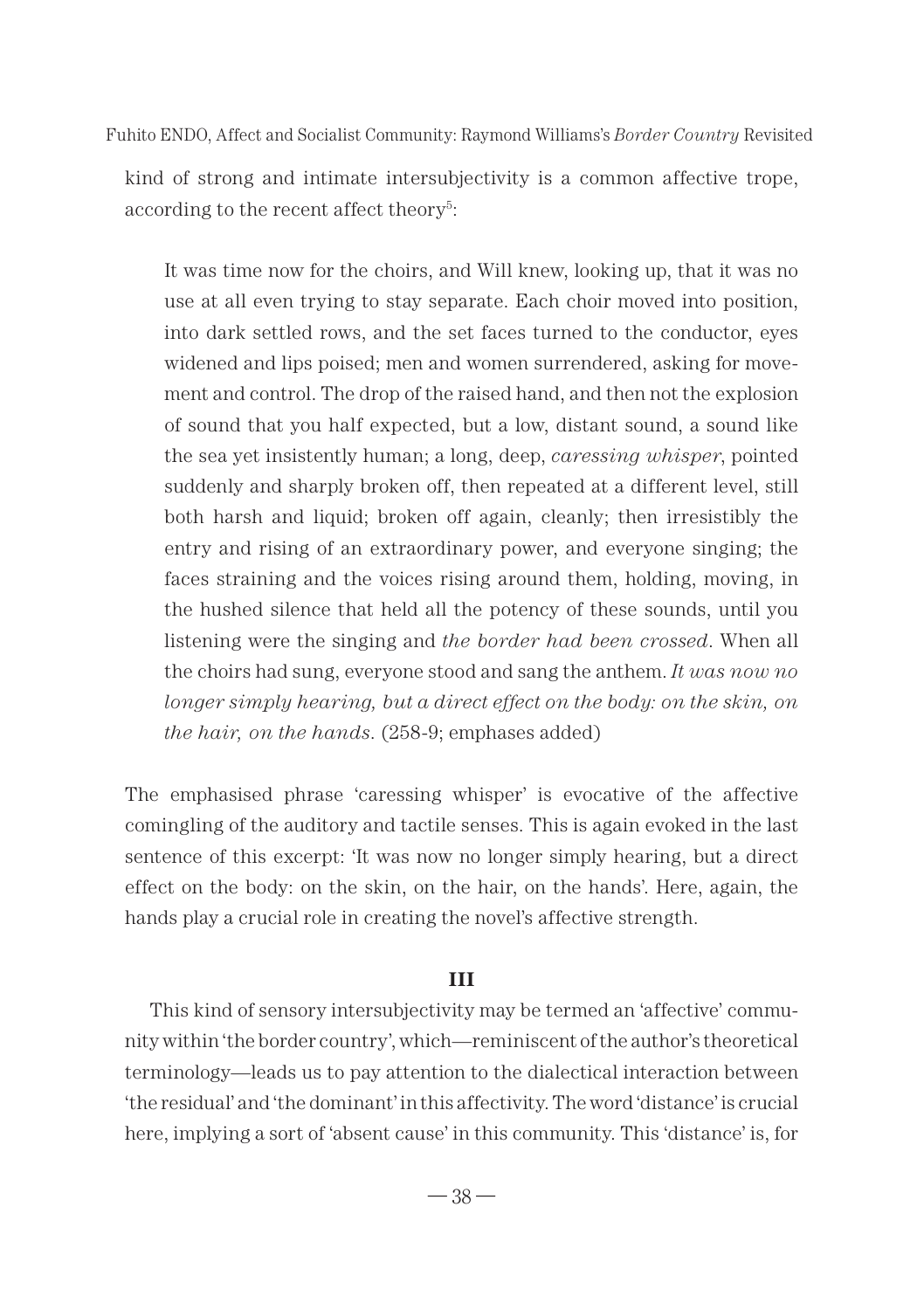instance, shown in the character of Pugh the vicar, who is willing to help Will/ Matthew to prepare for crossing 'the border' and going to Cambridge.<sup>6</sup> It is also noteworthy that a 'telescope' is the first thing that occurs to Pugh as a tool for introducing Will to modern knowledge and science. The implication of this is clear in a variety of senses: whilst the 'residual' Welsh community is 'felt' affectively, with intimacy or immediacy, the 'dominant' Cambridge is what can only be seen from a distance. Pugh prepares Will for a place representative of modern knowledge's ocularcentric privileging of visualisation by teaching him to use a telescope. Thus, the 'residual', affective, 'touching' community and the 'dominant' and 'seeing' society are in stark contrast in the novel. This may be reminiscent of the '*beside*' that Eve Sedgwick terms 'the most salient preposition' (8) in *Touching Feeling* in resistance to the dominance of '*beyond*' or '*beneath*' in modern narratives. In our context, the latter prepositions—*beyond* and *beneath*—can be thought of as suggestive of a modern epistemological preoccupation with the visibility of the invisible.

However, this text does not function in simplified dichotomy but is rather constructed upon the dynamic dialectics between the residual/touching and dominant/seeing. The novel suggests that it is only through the experience of seeing Cambridge and London as what Williams terms 'the dominant' that Will/Matthew can really appreciate the significance of their affective/residual communality of touching or being touched, thus allowing it to re-emerge as the 'pre-emergent' in a retrospective and retroactive manner. No doubt, this is the implication of his concluding remarks:

Only now it seems like the end of exile. Not going back, but the feeling of exile ending. For the distance is measured, and that is what matters. By measuring the distance, we come home. (436).

For that matter, the last sequence of the novel is 'touchingly' indicative of just how one generation—while negotiating with the last one—regenerates itself as 'the pre-emergent', utilising intriguing references to the words: 'eyes', 'distance', and 'touch':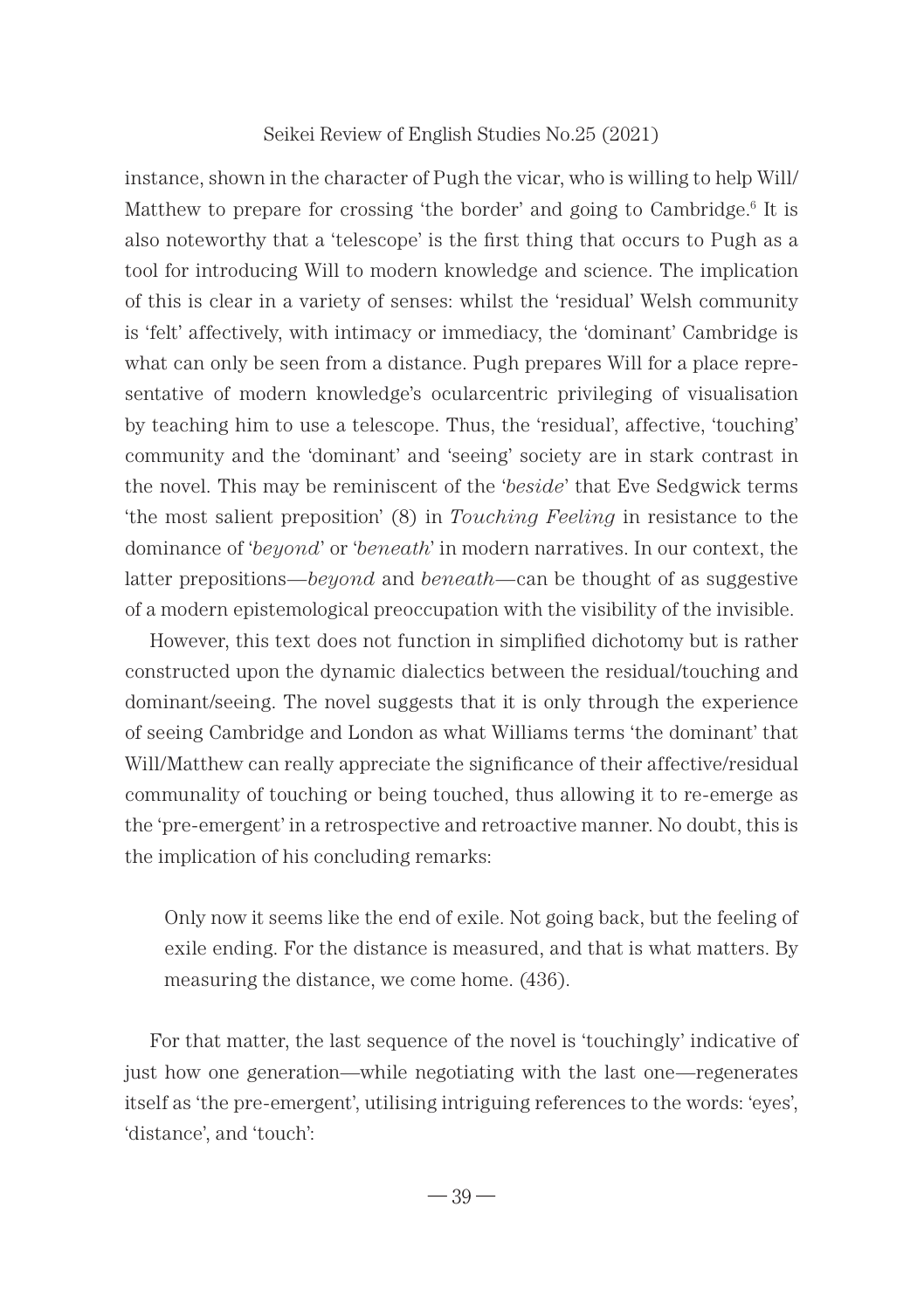He went round the house, seeing to the doors and the fire. As he walked upstairs, he was winding his watch, but *his eyes were distant and clouded*, as Harry's had been, standing in the living-room in Glynmawr. At the boys' bedroom he hesitated, then went in, switching on the shaded light. The beds were drawn close together, so that they could play across them. Harry's book lay open on his pillow, but his sleep was easy and relaxed. Jack, as always, lay bunched on the pillow, frowning under his mop of hair. Quickly, Matthew bent and kissed them lightly on the smooth fine skin of their temples, but even at this *touch* they moved a little, in the warmth of their sleep. (436; emphases added)

I argue that this is one important affective dimension of what Raymond Williams calls 'actual structures of feeling' in *The Long Revolution* (1961), the 'meanings and values' of which 'are lived in works and relationships'. Here, it is suggested that there are 'processes of historical development through which these structures form and change' (337). This is also what Williams re-theorises as the possibility of turning 'the residual' into 'the pre-emergent' in *Marxism and Literature* (121-27). Thus, we can find here a crucial example of the roles played by this kind of bodily affectivity in the process of cultural productions or reproductions of communities in this text, where political senses and ideas transmit themselves from generation to generation in such a way as casts new light on the author's notion of 'the structures of feeling'. It is worth mentioning that *Border Country* was published a year before *The Long Revolution*, in which the author's conception of 'structures of feeling' is first manifested.

#### **IV**

*Border Country*'s affectivity is indeed 'touching' in a genuinely aesthetic sense, but I would also argue that it strikes me as actual in the political landscape of Japan today. In view of the thematic centrality of the General Strike of 1926 in this novel, it is possible to re-define this 'border country' as a 'demonstrable' community'. In negative contrast, I problematise Japan as a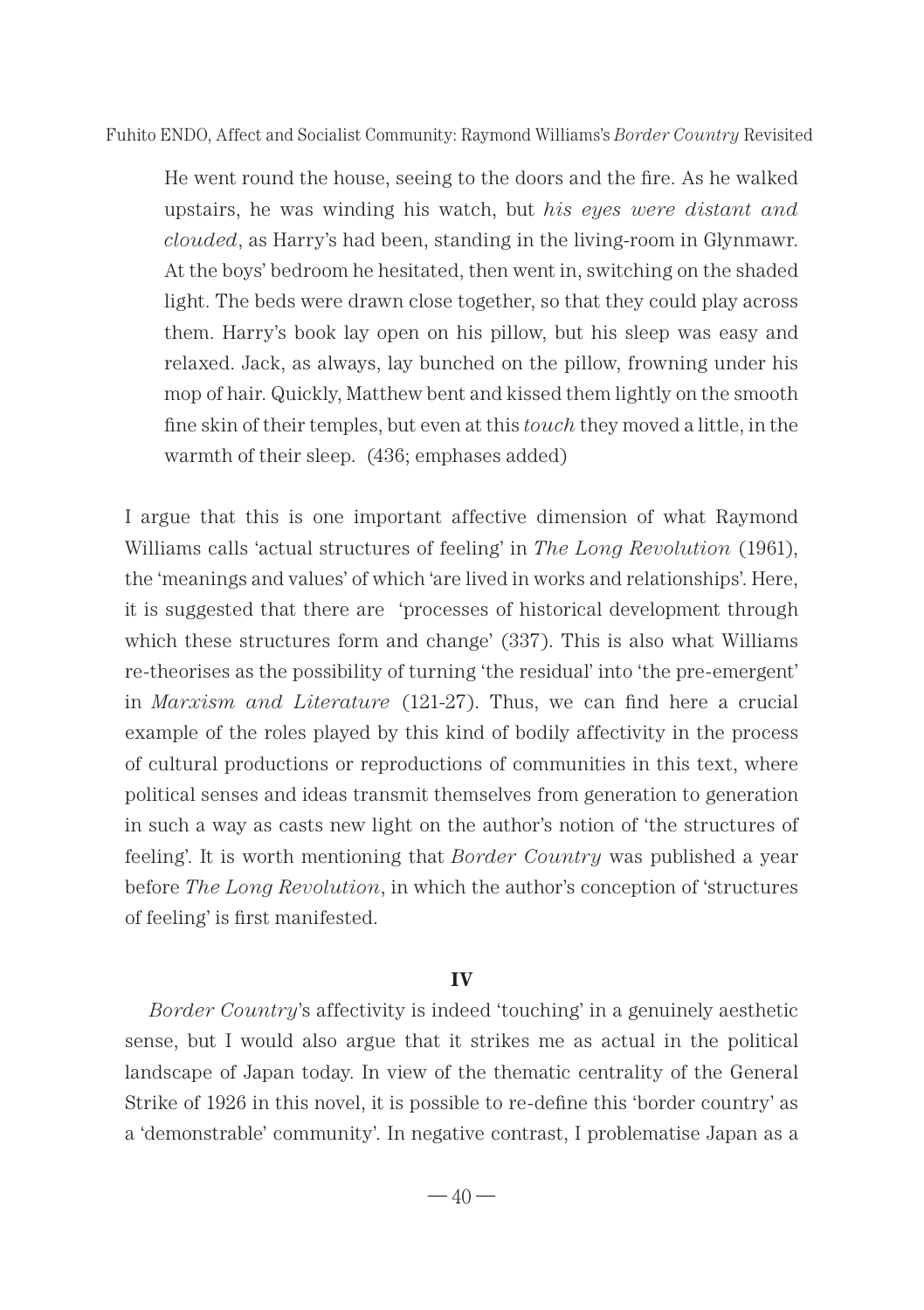*non*-demonstrable society. Despite a series of violations of the Japanese pacifist constitution and the inexcusable corruptions committed by the Japanese government, most Japanese people have remained indifferent to them and those who have joined demonstrations against the government have been in the minority.

I am reminded of Karatani Kojin's lecture entitled 'Why don't the Japanese demonstrate?'. Referring to Maruyama Masao, a Japanese political thinker, Karatani categorises people's attitude towards politics into four types: dissociative, associative, centripetal, and centrifugal. Using this categorisation, he historicises Japanese modernisation as a rapid and forceful process wherein the Japanese people were subjected to imperialist centralisation, which made them ideologically 'centripetal'. Historically, this brought about the destruction of a set of pre-modern communities, the European counterparts of which are churches or trade associations, such as the craft guilds of mediaeval municipalities. As a result, the Japanese people became less centrifugal in their relationship with the dominant powers in Tokyo, which also caused them to be less 'associative' as political subjects. In other words, they were exposed to politics without any of the traditional intermediate communal systems, thereby becoming 'dissociative' as political agencies (116-28). This has been reinforced by neoliberalism, wherein individuals have been exposed to the global market. Thus, the Japanese modernisation and postmodernisation have resulted in what I call '*non*-demonstrable society': a society whose members are more fragile, vulnerable, and atomised as political protesters.

Reconsidered in this historical context, the word 'distance' in *Border Country* takes on another significance. Karatani's argument allows us to say that the distance between Harry's and Matthew's 'country' and Cambridge and London makes them (both Harry and Matthew) 'centrifugal' political subjects and makes their community 'associative' as an intermediate space between the centralised powers and their subjectivities. The frustration of Morgan Rosser after the strike and his resultant conversion to free-market capitalism is suggestive of this. Rosser's psychological affinity with the leaders of their trade union in London is worth recalling; his centripetal political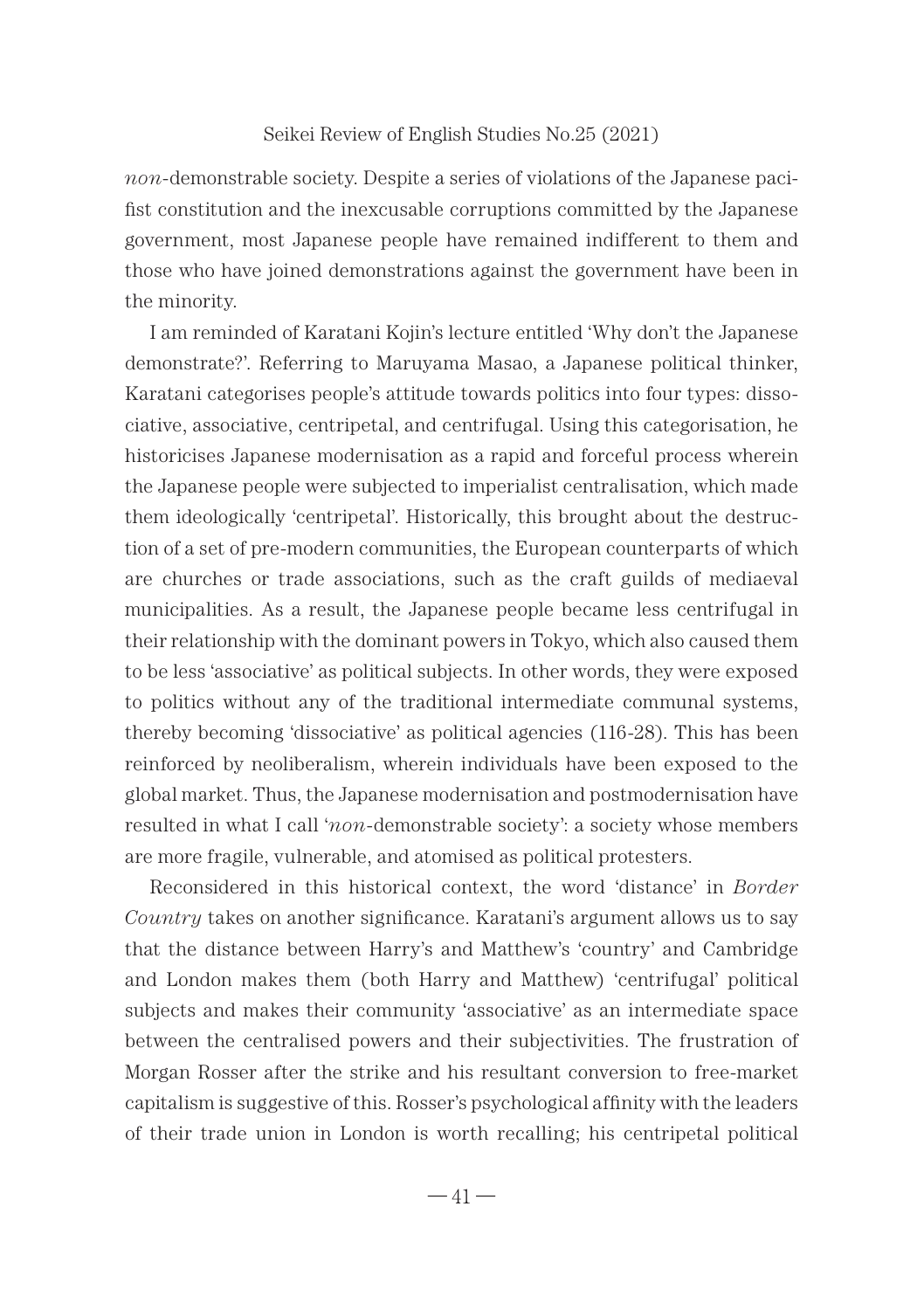consciousness accounts for the abstractedness of his socialism. In contrast, Harry's centrifugality in this respect makes his political stance more spontaneous, physicalised, and affective. There is a fundamental continuity between Harry's commitment to the strike and his devotion to the affective community.

This is, no doubt, what Pugh the vicar identifies as the 'formula for being neighbourly' or the 'real local organisation' (278). It is precisely in this sense that the title *Border Country* not only suggests the division between Wales and England but also the division between individual and centralised political powers. This border is also the border between the 'residual' and 'dominant'. Harry perfectly understands the weakening of this 'residual' space when he says to Will: 'You do what you see your way to' (298). In order for Will to form a new 'structure of feeling' as the 'pre-emergent' in the affective milieu after the failed strike, Matthew has to experience Cambridge and London as the centre by crossing the border, thereby living through the dialectical negotiations between the 'residual' and 'dominant'. Matthew is quite right in saying that it is 'by measuring the distance' that we 'come home' in this real affective and political sense. The 'border country' in his memory is thus recalled, reactivated, and re-affectivised as the 'pre-emergent' even if he continues to live in London beyond the 'border'.

\*This argument is based on my oral presentations for the Raymond Williams Society 1st Annual Conference 'Cultural Production and the Redundancy of Work: Precarity, Automation, and Critique', which took place at Friends Meeting House in Manchester on 27 April 2019 and 'Selective Tradition in the Pacific: A Conference on Class, Writing, Culture', which was held at Victoria University of Wellington on 1 September 2017. I owe my gratitude to Professor Barnaby Ralph for his invaluable comments on earlier versions of these papers.

# **Notes**

(1) For recent reevaluations of Williams's conception of 'structures of feeling' in the context of Affect Theory, for instance, see Flatley (especially 24-27) and regarding the political and psychoanalytic potentiality of this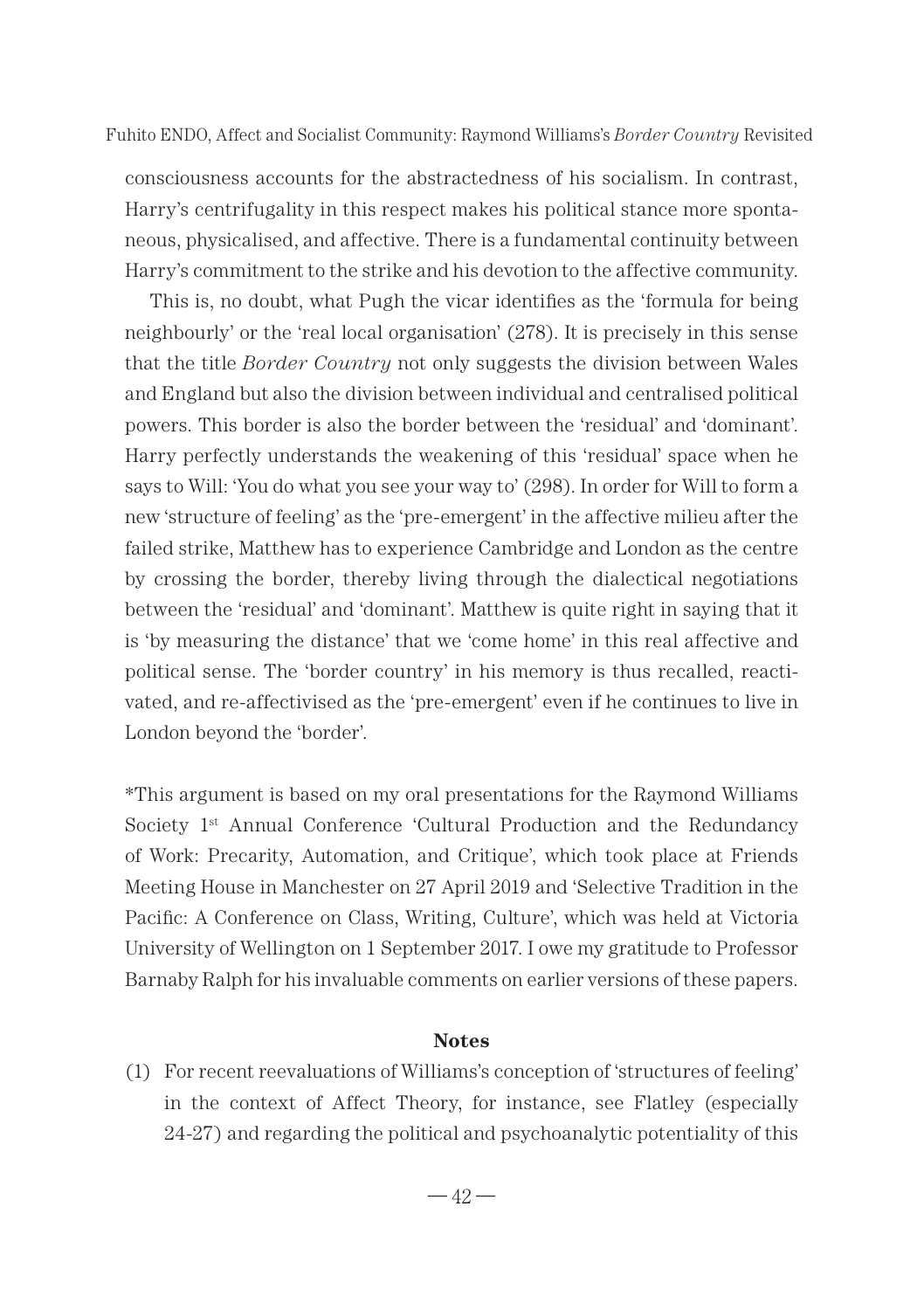idea of 'affect', see Yates. As for representative studies in this field, see, for example, Massumi, Clough, or Gregg.

- (2) For the political implications of this literary impressionism, see Jameson. Concerning a literary genealogy of criticism of this kind of ocularcentrism, see Endo.
- (3) For this sort of physiognomic assumption in modern literature, see Pawlikowska.
- (4) For this discussion, see Takamura.
- (5) For this aspect of affect, see, for example, Brennan.
- (6) For the biographical background of this, see Smith.

# **Works Cited**

- Brennan, Teressa. *Transmission of Affect*. Cornell UP, 2014.
- Clough, Patricia Ticineto, Michael Hardt, and Jean Halley Ed. *The Affective Turn: Theorizing the Social*. Duke UP, 2007.
- Endo, Fuhito. 'Modernism as Anti-Modernity: Oscar Wilde and His Negative Materialism' *Oscar Wilde Studies* 19 (2020): 43-56.
- Flatley, Jonathan. *Affective Mapping: Melancholia and the Politics of Modernism*. Harvard UP, 2008.
- Gregg, Melissa and Gregory J. Seigworth Ed. *The Affect Theory Reader*. Duke UP, 2010.
- Jameson, Fredric. *The Political Unconscious: Narrative as a Socially Symbolic Act*. 1981. Routledge, 1983.
- Karatani, Kojin. 'Why don't the Japanese demonstrate?' *Earthquake in Thought: Collected Lectures 1995-2015* [*Shisouteki Jisin: Kouen Shuusei*]. Chikuma Gakugei Bunko, 2017 [All citations from this text are mine].

Massumi, Brian. *Politics of Affect*. Polity, 2015.

- Pawlikowska, Kamila. *Anti-Portraits: Poetics of the Face in Modern English, Polish and Russian Literature*: 1835-1965. Rodopi, 2005.
- Sedgwick, Eve Kosofsky. *Touching Feeling: Affect, Pedagogy, Affectivity*. Duke UP, 2003.